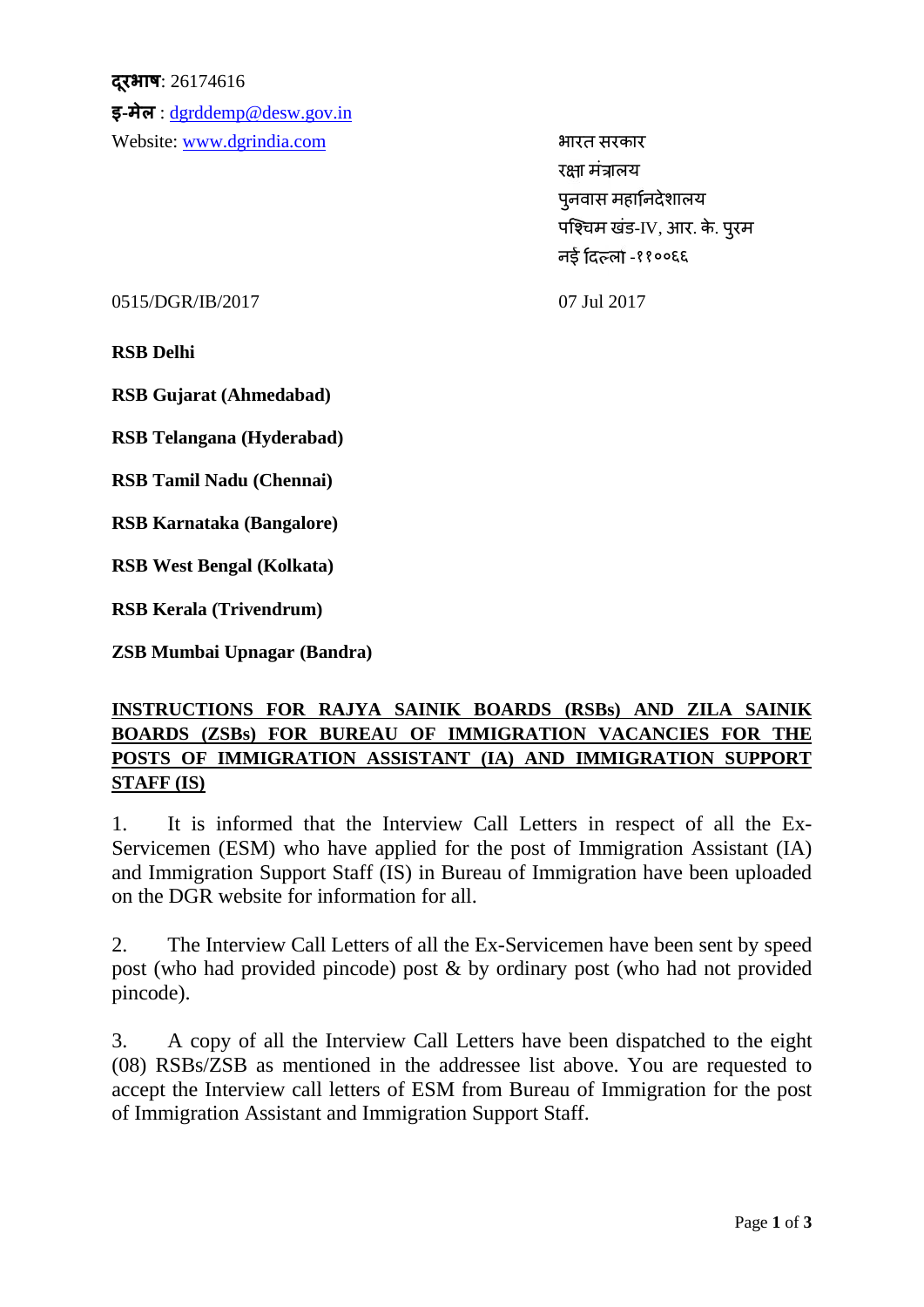4. You are requested to promote this information among all Ex-Servicemen, that those Ex-Servicemen who have not received their interview call letter can collect it from the RSB/ZSB as indicated in the attached PDF File "Roll Nos. and Venue Details".

5. You are also requested to handover the interview call letters to the concerned Ex-Servicemen.

6. The roll numbers and interview date has been indicated in respect of Ex- Servicemen who have applied for the vacancy in the attached PDF File "AF & SSQ". You are also requested to inform the Ex-Servicemen to download and duly fill the Attestation Form and Special Security Questionnaire (AF & SSQ) and bring it at the time of interview. The identity certificate at page no. 6-7 of the Attestation Form may be filled and signed by a Gazetted Officer.

7. This may kindly be given **TOP PRIORITY** as re-employment of Ex- Servicemen is the main goal of DGR.

> Sd/-XXX (Kalpana Mishra) Dy. Director (Emp-3)

**Copy to:**

**KSB**

**All RSBs/ZSBs**

You are requested to promote this information amongst all Ex Servicemen and provide all assistance to him as far as possible.